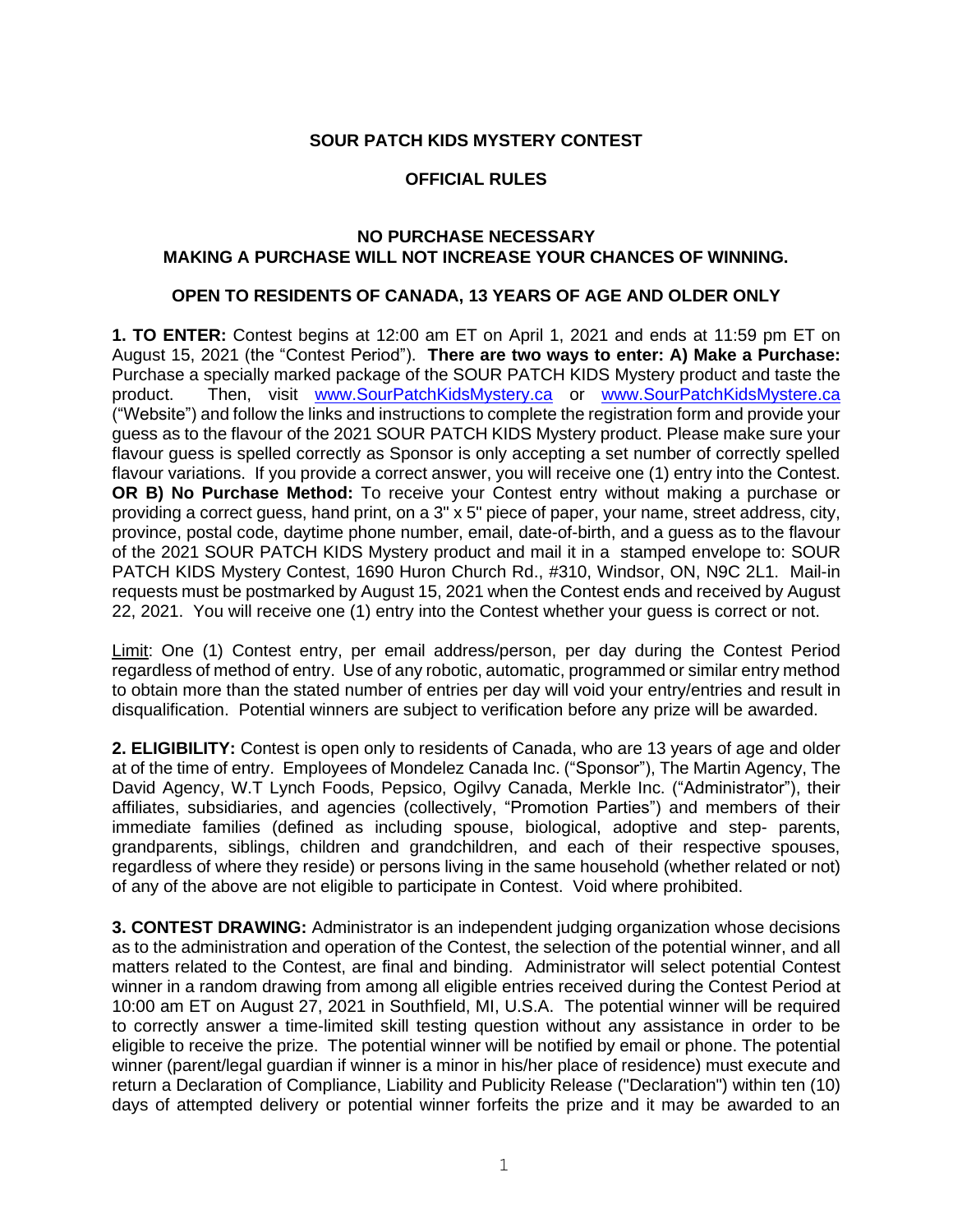alternate winner. The return of any prizes/prize notifications as undeliverable or if a potential winner fails to comply with any of these requirements or with the Official Rules in any way may result in disqualification and an alternate winner may be selected in a random drawing from among all remaining eligible entries. Failure by potential winner to provide the requested information within the stated time period may result in the automatic forfeiture of the prize. If potential winner of any prize cannot be contacted or the prize is rejected or returned as undeliverable, or potential winner fails to provide any requested information within the required time period, the potential winner forfeits his/her prize. Receiving prize is contingent upon compliance with these Official Rules. In the event that potential winner is disqualified for any reason, Sponsor will award the applicable prize to an alternate winner by random drawing from among all remaining eligible entries. Only three (3) alternate drawings will be held if necessary to award any unclaimed prize, after which the prize will remain un-awarded. Prize will be fulfilled within 8-10 weeks after the conclusion of the Contest.

**4. PRIZE: One (1) Grand Prize:** A \$25,000 CDN cheque. Approximate Retail Value ("ARV") is \$25,000 CDN. Prize is non-transferable. If applicable, winner is responsible for all taxes and fees associated with prize receipt and/or use. Odds of winning a prize depend on the number of eligible entries received during the Contest Period.

**5. PUBLICITY:** Acceptance of prize shall constitute and signify winner's (and his/her parent's or legal guardian's if winner is deemed a minor in his/her place of residence ("Minor")) agreement and consent that Sponsor and its designees may use the winner's name, city, province/territory, likeness, photo, and/or prize information in connection with the Contest for promotional, marketing, advertising or other purposes, worldwide, in any and all media now known or hereafter devised, including the Internet and social media platforms, without limitation and without further payment, notification, permission or other consideration, except where prohibited by law.

**6. GENERAL RULES:** All income taxes resulting from acceptance of prizes, if any, are the responsibility of the winners. By entering Contest, entrants (and their parents/legal guardians if entrants are Minors) accept and agree to these Official Rules and the decisions of Administrator. By participating, entrants (and their parents/legal guardians if entrants are Minors) agree to hold Promotion Parties, and their respective parent companies, subsidiaries, affiliates, directors, officers, employees and assigns, promotion agencies and agents harmless against any and all claims and liability arising out of participation in the Contest or use or redemption of prize (if applicable). Promotion Parties are not responsible for lost, misdirected, garbled or late entries, or for technical, hardware or software malfunctions, lost or unavailable network connections, or failed, incorrect, inaccurate, incomplete, garbled or delayed electronic communications whether caused by the sender or by any of the equipment or programming associated with or utilized in this Contest, or by any human error, which may occur in the transmission, receipt or processing of the entries in this Contest. Promotion Parties are further not responsible for: unauthorized human intervention in any part of the entry process or the Contest generally; incomplete or inaccurate information on Sponsor's website whether due to unauthorized human intervention, equipment failure or malfunction, or other cause; electronic or human error which may occur in the administration of the Contest, or announcement of the winners. If due to a programming or other error, more prizes are claimed than intended to be awarded according to Rule 4, the intended number of prizes will be awarded in a random drawing from among all valid prize claims received. In no event will Sponsor be liable for more than the number of prizes stated in Rule 4. If, in the Administrator's opinion, there is any suspected evidence of tampering with any portion of the Contest, or if technical difficulties compromise the integrity of the Contest, the Administrator reserves the right to modify or terminate the Contest in a manner deemed reasonable by the Administrator, at the Administrator's sole discretion and subject to the approval of the Régie des